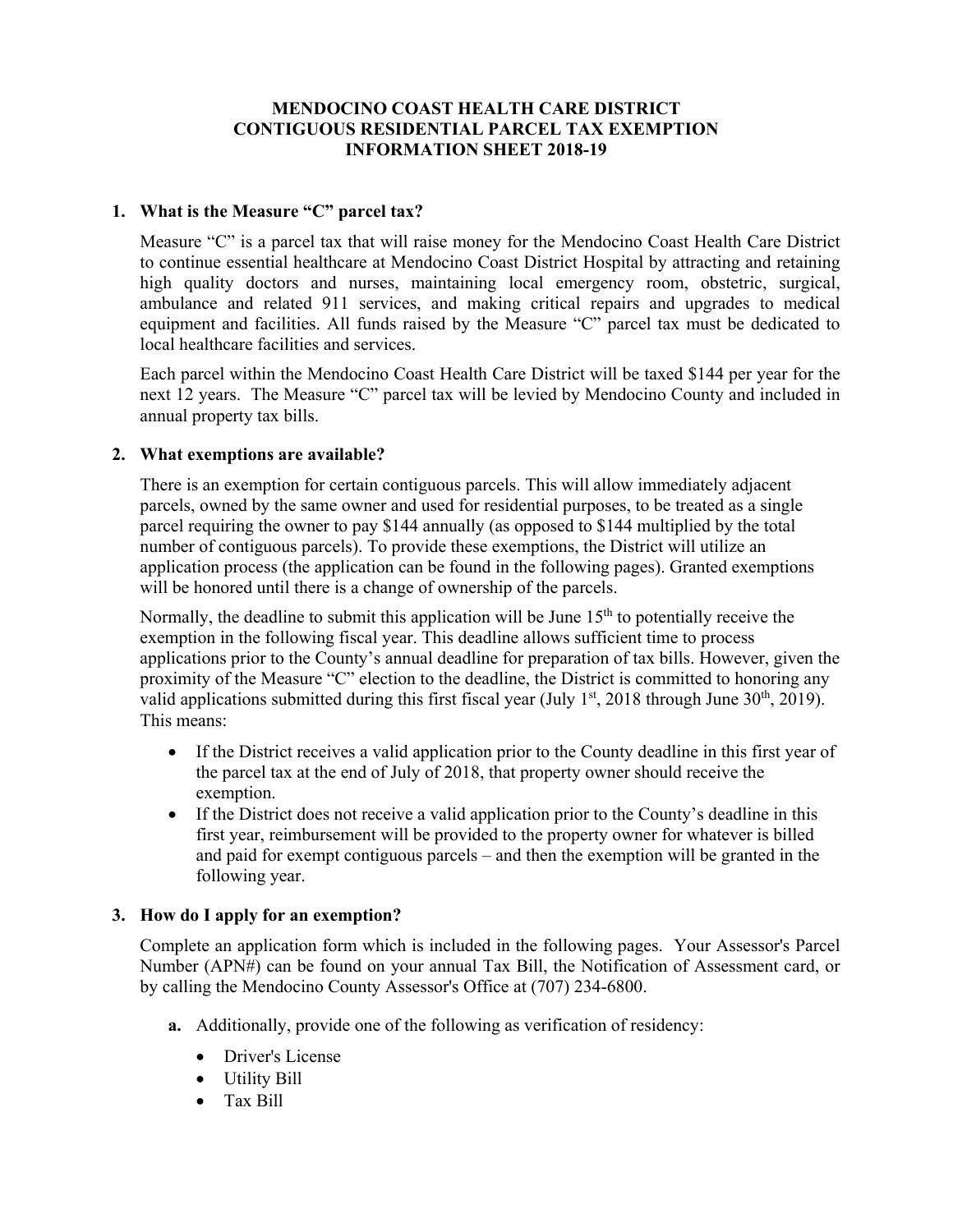Bring or mail the completed application form and a copy of proof of residency to:

Mendocino Coast District Hospital Parcel Tax Exemption Attn: Mike Ellis, CFO 700 River Drive Fort Bragg, CA 95437

Please do not mail original proof of residency documentation.

Alternatively, the completed application form and proof of residency can be emailed to: exemption@mcdh.net.

**FOR ADDITIONAL INFORMATION CALL MENDOCINO COAST HEALTH CARE DISTRICT AT (707) 961-4610.**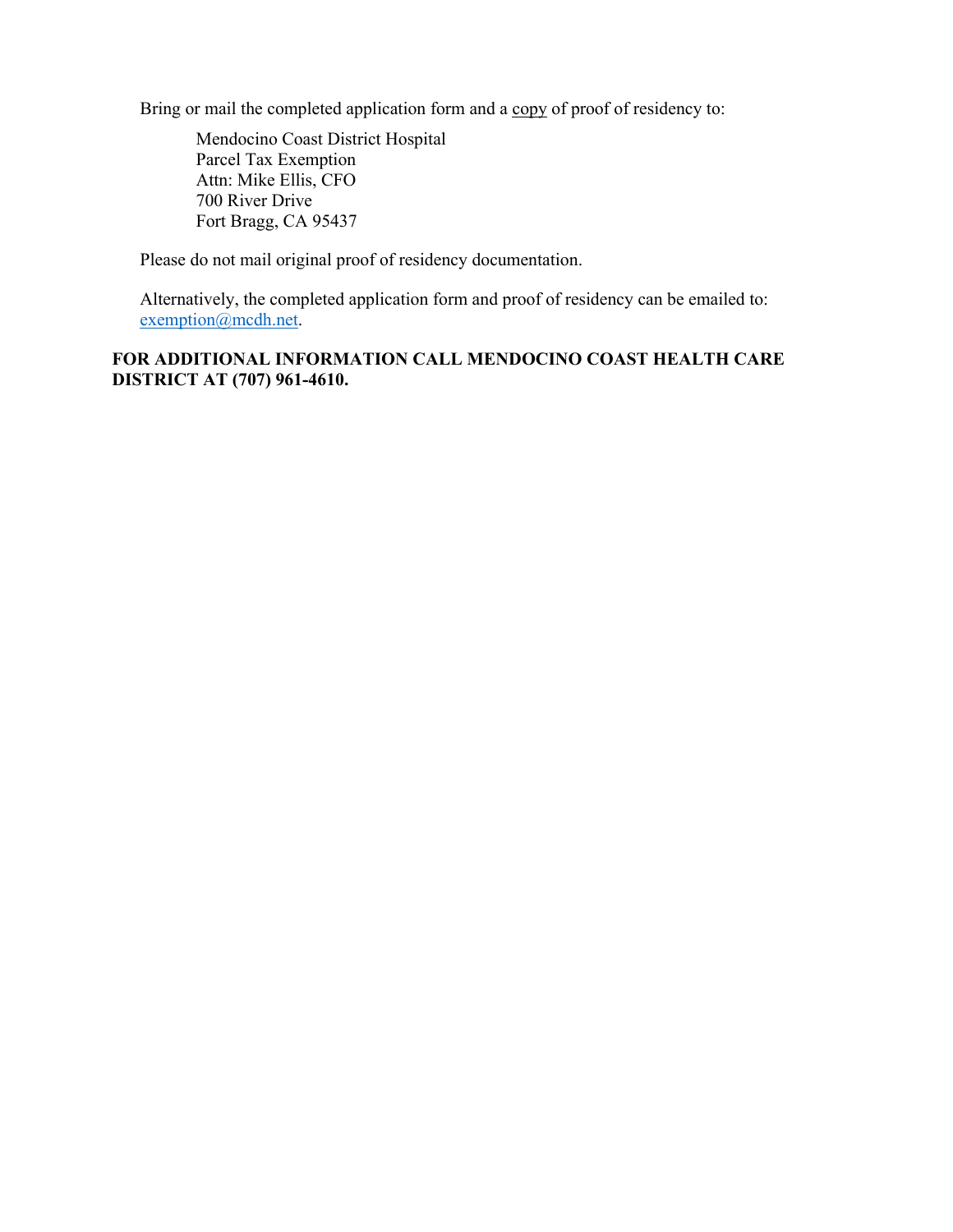# **MENDOCINO COAST HEALTH CARE DISTRICT Contiguous Residential Parcel Tax Exemption Application For Tax Year 2018-19**

#### **APPLICATION DUE ON OR BEFORE 6/30/19**

*To: Mendocino Coast District Hospital Parcel Tax Exemption Attn: Mike Ellis, CFO 700 River Drive, Fort Bragg, CA 95437 Email: exemption@mcdh.net* 

Instructions are on back of this form.

## **Please Print**

Owner's Name: Co-Owner's Name: Primary Parcel Number (See Property Tax bill): Primary Property Address: Camera Communication and Communication and Communication and Communication and Communication and Communication and Communication and Communication and Communication and Communication and Communica Primary Mailing Address: (if different) Contiguous Parcel Number (See Property Tax bill): (if more than one contiguous parcel, please write numbers on additional page and attach) Property Address: (if more than one contiguous parcel, please write addresses on additional page and attach) Phone Number: I wish to claim the Contiguous Property Exemption so that the contiguous parcels I own will be treated as a single "parcel" for purposes of the levy of the Mendocino Coast Health Care District Measure "C" parcel tax.

Measure  $C$  – Mendocino Coast Health Care District - \$144 per year.

**I certify that the properties for which I am claiming the Contiguous Residential Parcel Exemption are contiguous, used solely for owner-occupied single-family purposes, and held under identical ownership, and that the information above is true and correct.** 

l

l

Owner's Signature

l

**Date** 

Co-Owner's Signature

Date

**18-19**